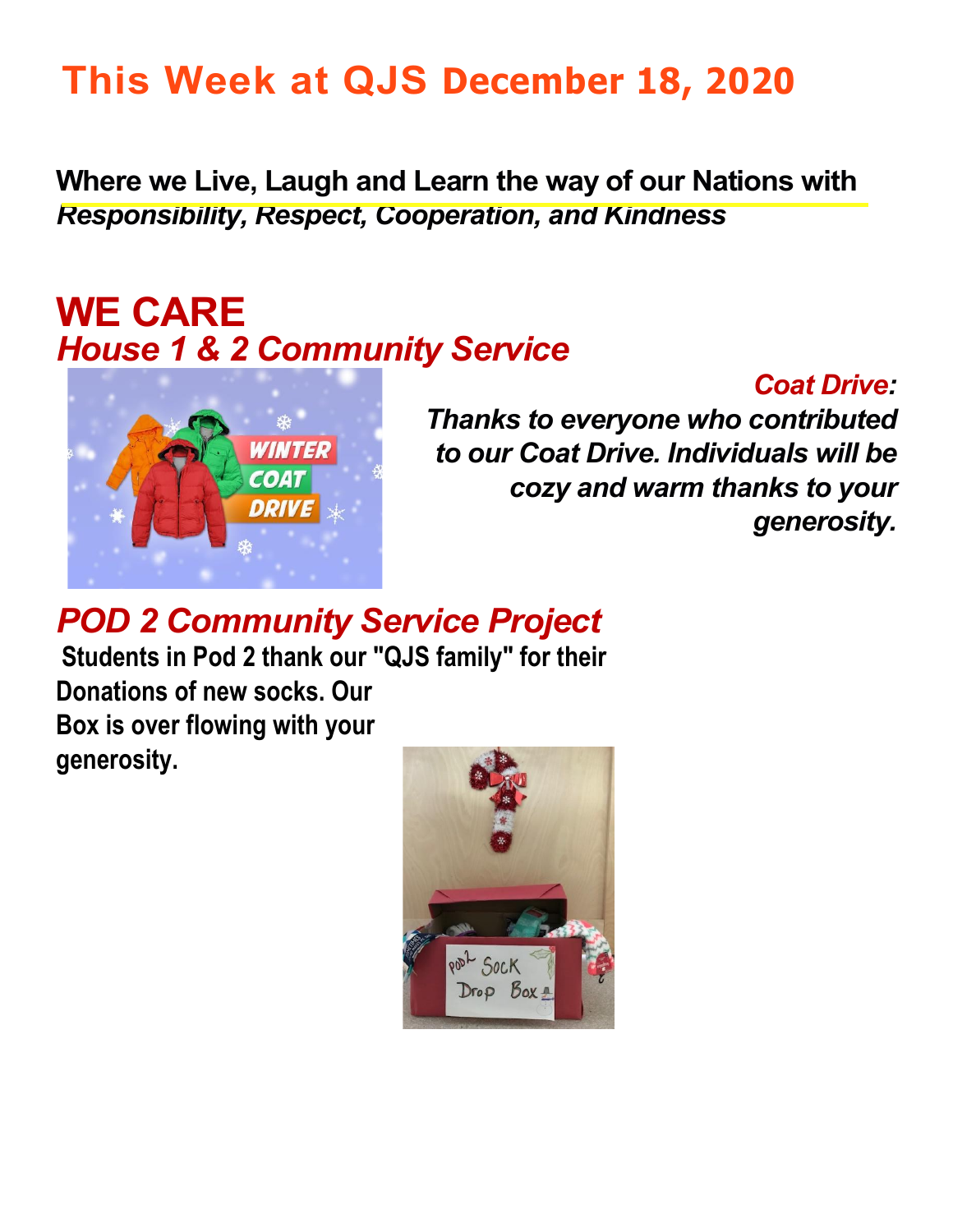

## **STUDENT REPORT CARDS**

**GRADE 8 REPORT CARDS CAME OUT WEDNESDAY – Wednesday, December 16 reports were sent home. If you have questions about your child's progress report please contact their teachers.**

**Parents can also access the report on the QJS Parent** 

**Portal. Passwords and directions for access will be sent out this week. The first time you access the Portal you need to be on a hard drive computer (not a mobile device). If you would like support or a password reset please email [Nicholehawkins@sd28.bc.ca](mailto:Nicholehawkins@sd28.bc.ca)**

**Next PAC Meeting January 11th 6:30 p.m. Register for the Virtual meeting by emailing or calling the school to get the link.**



**Email [qjs@sd28.bc.ca](mailto:qjs@sd28.bc.ca) or call the school (250-747-2103) and we will send you a link to our January meeting.** 

### **Robotics Balloon Battles**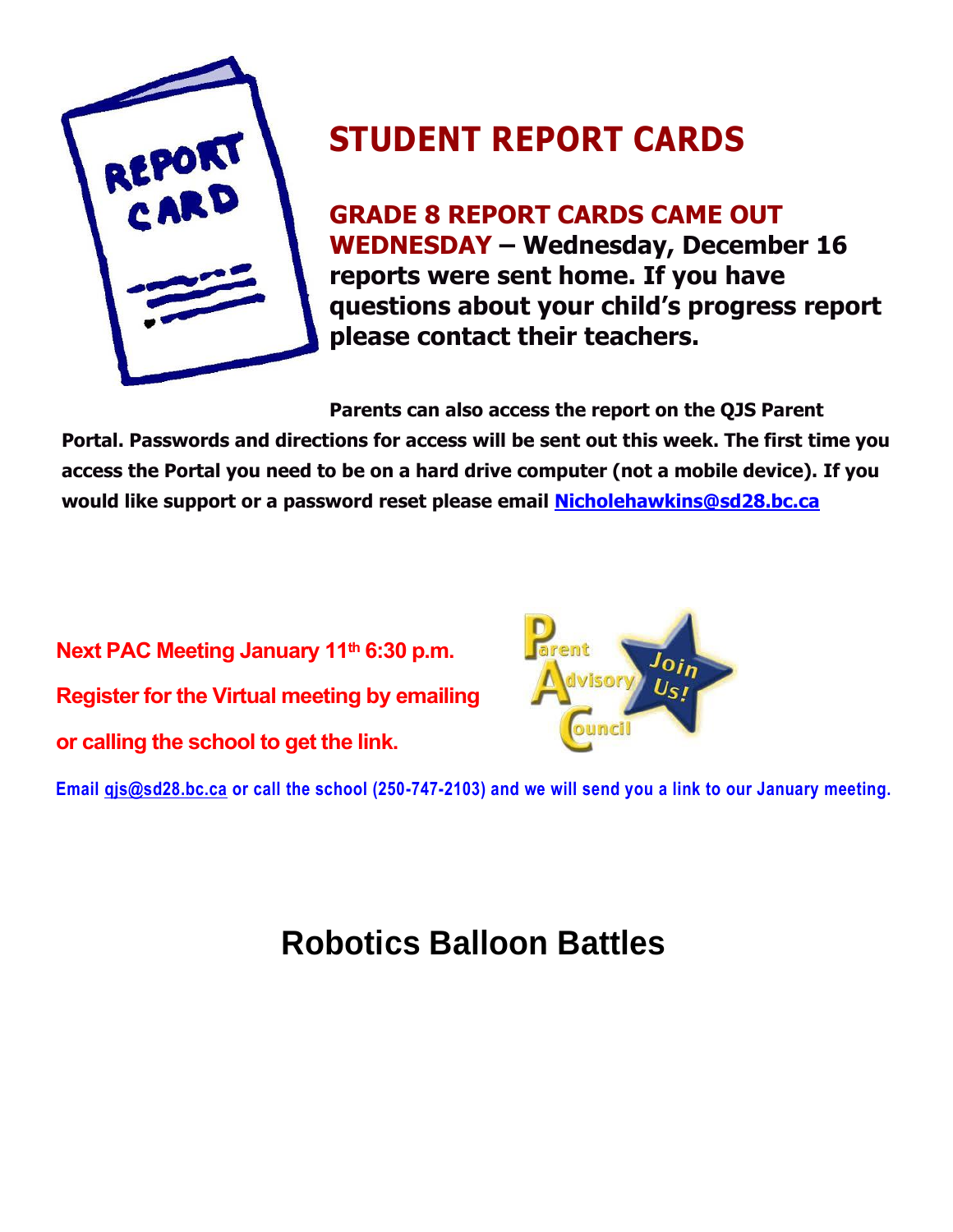# Addressing Toxic Video Gaming Environments

**https://www.screenagersmovie.com/tech-talktuesdays/toxicvideogaming?mc\_cid=495f6b3130&mc\_eid=e21bafb256**

## **SCHOOL WIDE DOOR DECORATING CONTEST IT'S A HIGH LEVEL COMPETITION AND THE WINNER IS!!**

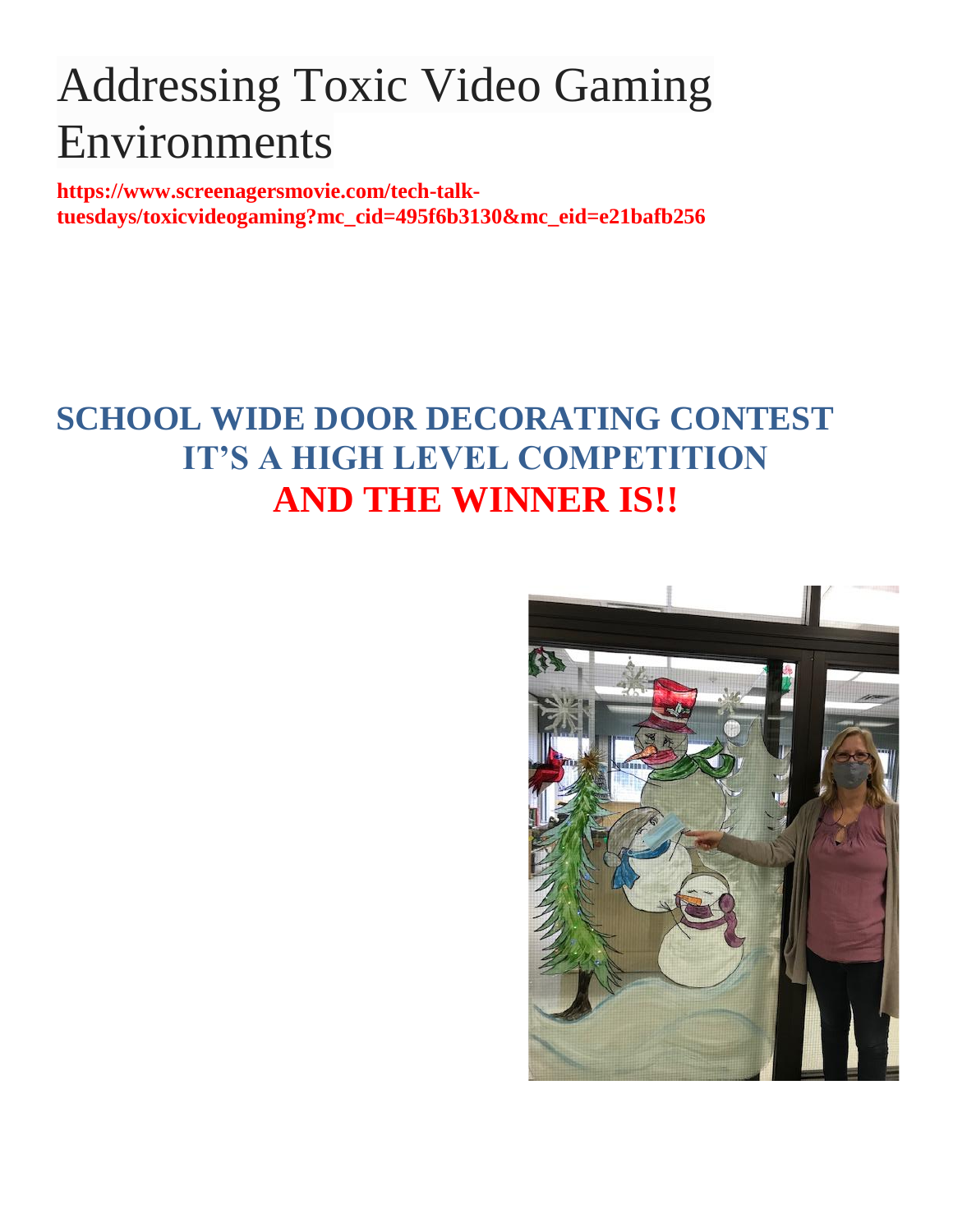

**Getting into the Holiday Spirit ~**

**Check out the QJS website for more of our Christmas Door pictures<http://www.qjs.sd28.bc.ca/>**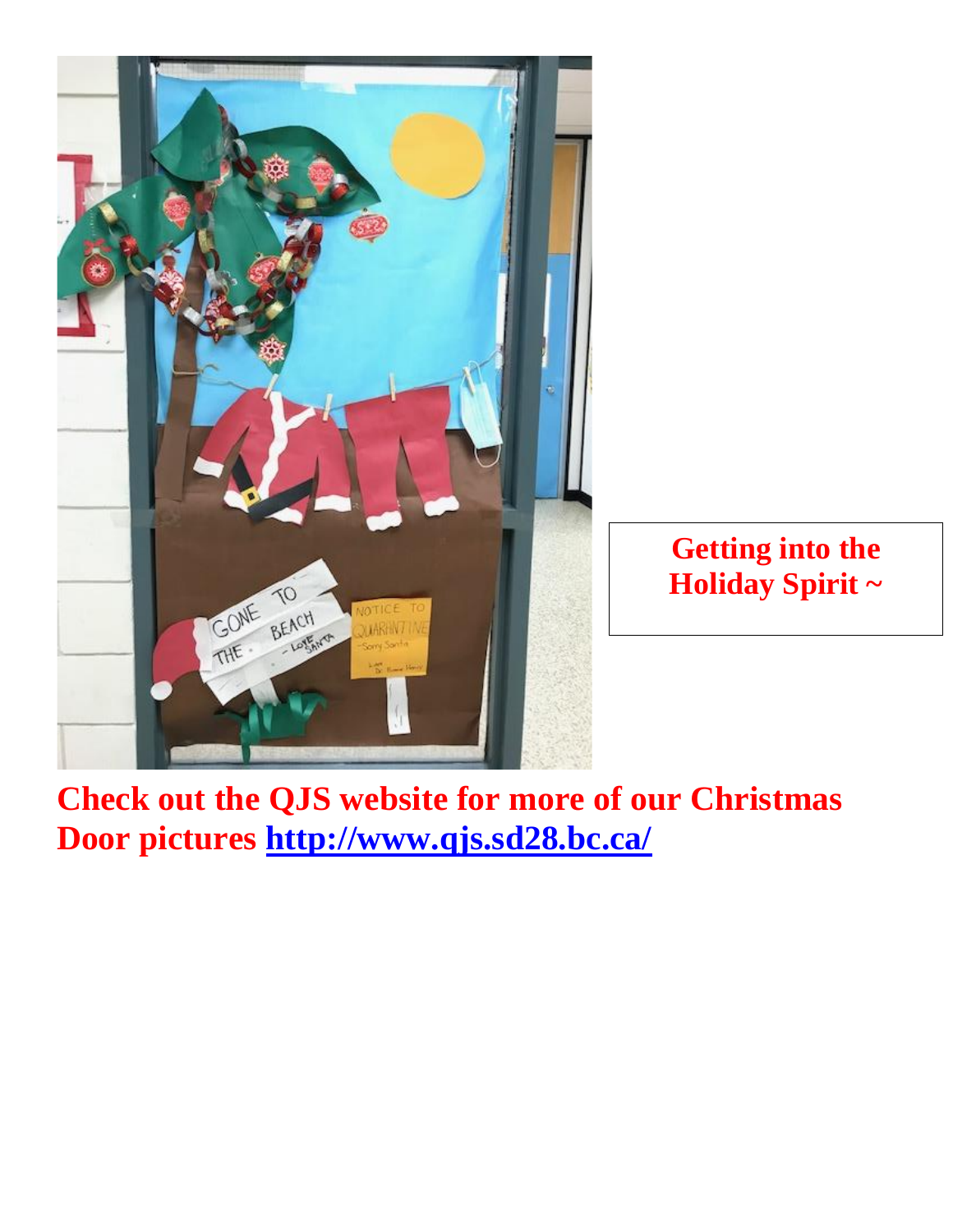